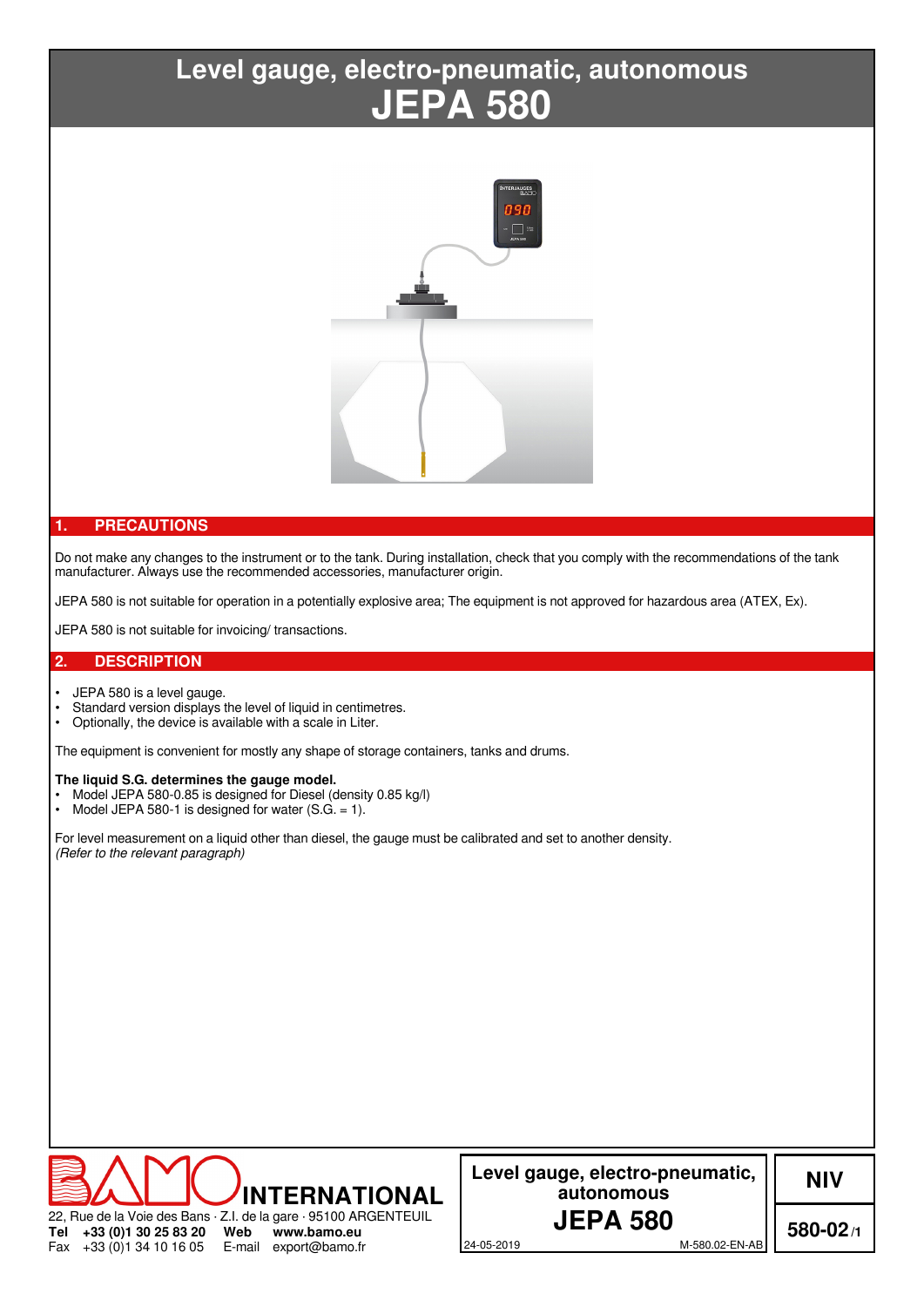# **3. CODE NUMBERS AND REFERENCES**

| Code    | Reference           | <b>Description</b>                          |  |  |  |  |  |
|---------|---------------------|---------------------------------------------|--|--|--|--|--|
| 580 252 | JEPA 580-Set 2/0.85 | Complete set JEPA for diesel $(S.G = 0.85)$ |  |  |  |  |  |
| 580 253 | JEPA 580-Set 1/1    | Gomplete set JEPA for water $(S.G = 1)$     |  |  |  |  |  |

## **Complete set JEPA 580 includes:**

The main unit with electronic monitor and:

- ∙ Flexible hose (outlet to tank), 1 m long
- ∙ 1 Alcaline battery, 9 V
- ∙ Brackets (adhesive)
- Screws and dowels for wall mounting
- Measuring tubing (3 m long) with ballast, both compatible with diesel<br>- One fitting and adaptor for tank connection
- One fitting and adaptor for tank connection





#### **Parts and options:**

| Code    | Reference         | <b>Description</b>                                                            |
|---------|-------------------|-------------------------------------------------------------------------------|
| 580 250 | JEPA 580-0,85     | Main unit (S.G. 0.85) with connector 6/4 mm                                   |
| 580 251 | JEPA 580-1        | Main unit (S.G. 1) with connector 6/4 mm                                      |
| 580 260 | JEPA 580 TRP      | Measuring tube (PUR) $3 m +$ ballast $+$ fittings on tank                     |
| 580 262 | JEPA 580 TP       | Measuring tube (PUR) $3m +$ ballast                                           |
| 580 264 | <b>JEPA 580 R</b> | Fittings 1 $\frac{1}{2}$ " and 2"                                             |
| 580 268 | JEPA 580 TP/10    | Extension: Silicone tubing $3x5$ mm; 10 m long (for air) + connector $4/4$ mm |
| 580 269 | JEPA 580 TP/5     | Extension: Silicone tubing 3x5 mm; 5 m long (for air)                         |



| Level gauge, electro-pneumatic, |
|---------------------------------|
| autonomous                      |
| <b>JEPA 580</b>                 |

**NIV**

24-05-2019 M-580.02-EN-AB

**580-02/2**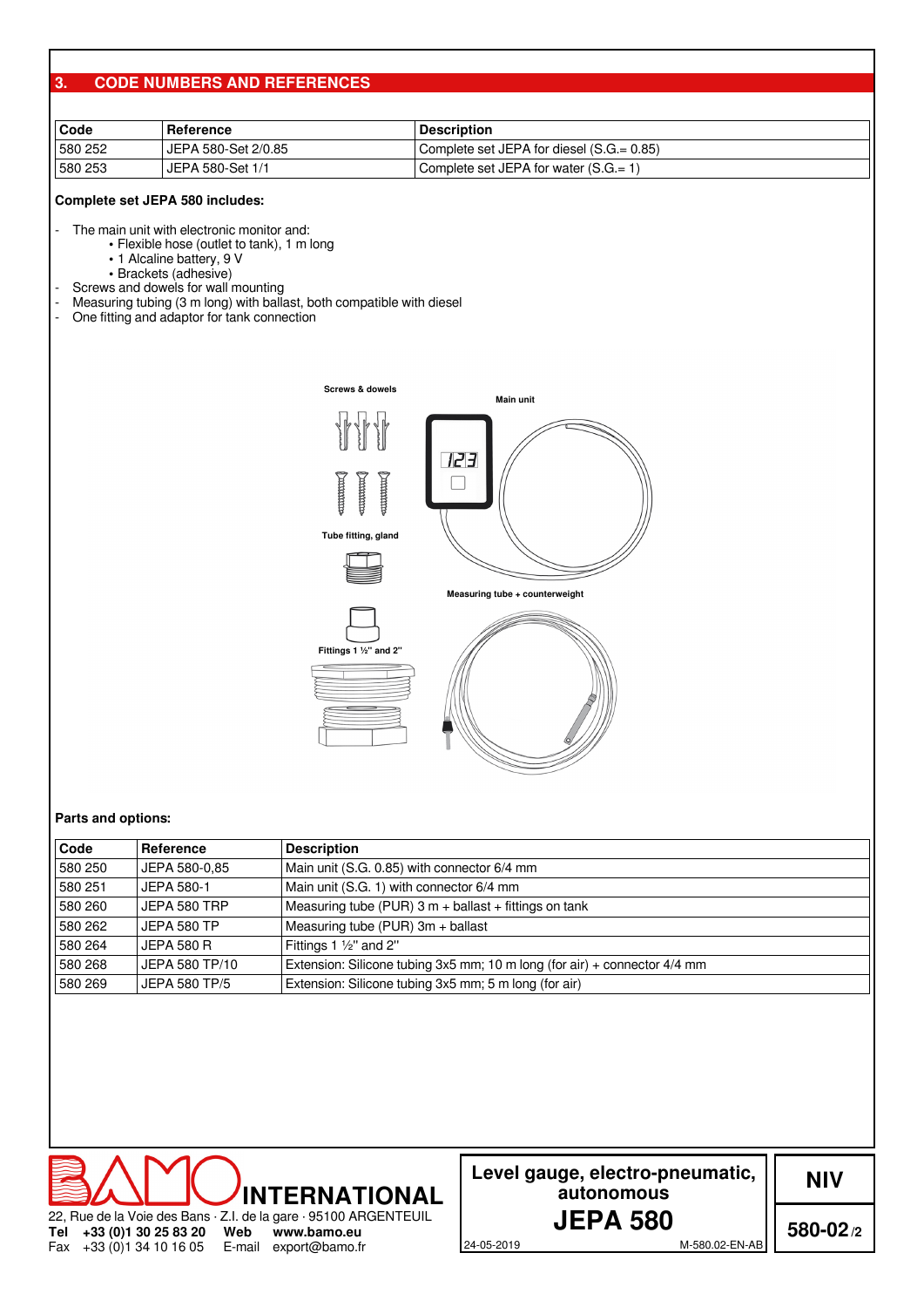# **4. TECHNICAL FEATURES**

| Measuring height                               | 0 to 300 cm of diesel (250 cm of water)<br>(In volume from 500 to 100 000 litre) |
|------------------------------------------------|----------------------------------------------------------------------------------|
| Power                                          | 1 Alcaline battery, 9 V (supplied); Disposal acc. Directive 2006/66/CE           |
| Display                                        | 3 digits                                                                         |
| Case dimensions                                | 68 x 97 x 22 mm                                                                  |
| Protection                                     | IP 20                                                                            |
| Mounting                                       | 3 Brackets (adhesive) and 3 dowels, 3 screws (4 x 20 mm)                         |
| Flexible hose (outlet to tank)                 | Silicone 1 m long                                                                |
| Ambient temperature                            | $0 + 35 °C$                                                                      |
| Accuracy                                       | $±1$ cm                                                                          |
| Fittings for tank top: $1\frac{1}{2}$ " and 2" | Plastic, black, with gland for PUR tubing                                        |
| Measuring tube                                 | PUR, 4x6 mm; 3 m long (convenient for Diesel)                                    |
| <b>Ballast</b>                                 | Nickel-plated brass                                                              |
| Extension silicone tubing                      | Silicone, flexible, 3x5 mm (5 or 10 m long)                                      |

**EC Conformity: EN 61 000-6-1 and EN 61 000-6 3**

# **5. COMMISSIONING**

1) Insert the measuring pipe into the tank.

2) Fix the main unit above the level max. (Fig. A)

## **Option 1: Fastening with the adhesive brackets**

#### **Option 2: fitting with dowels and screws**

- Provide a drill for Ø4 mm.
- Remove the back plate of JEPA 580.
- Position the plate where you want to fix the main unit and mark the 3 holes.
- Carry out the drilling to insert the dowels.
- Fix the plate and re-assemble the JEPA 580

#### **CAUTION: Always install the JEPA box above the highest level of liquid (Fig.A).**